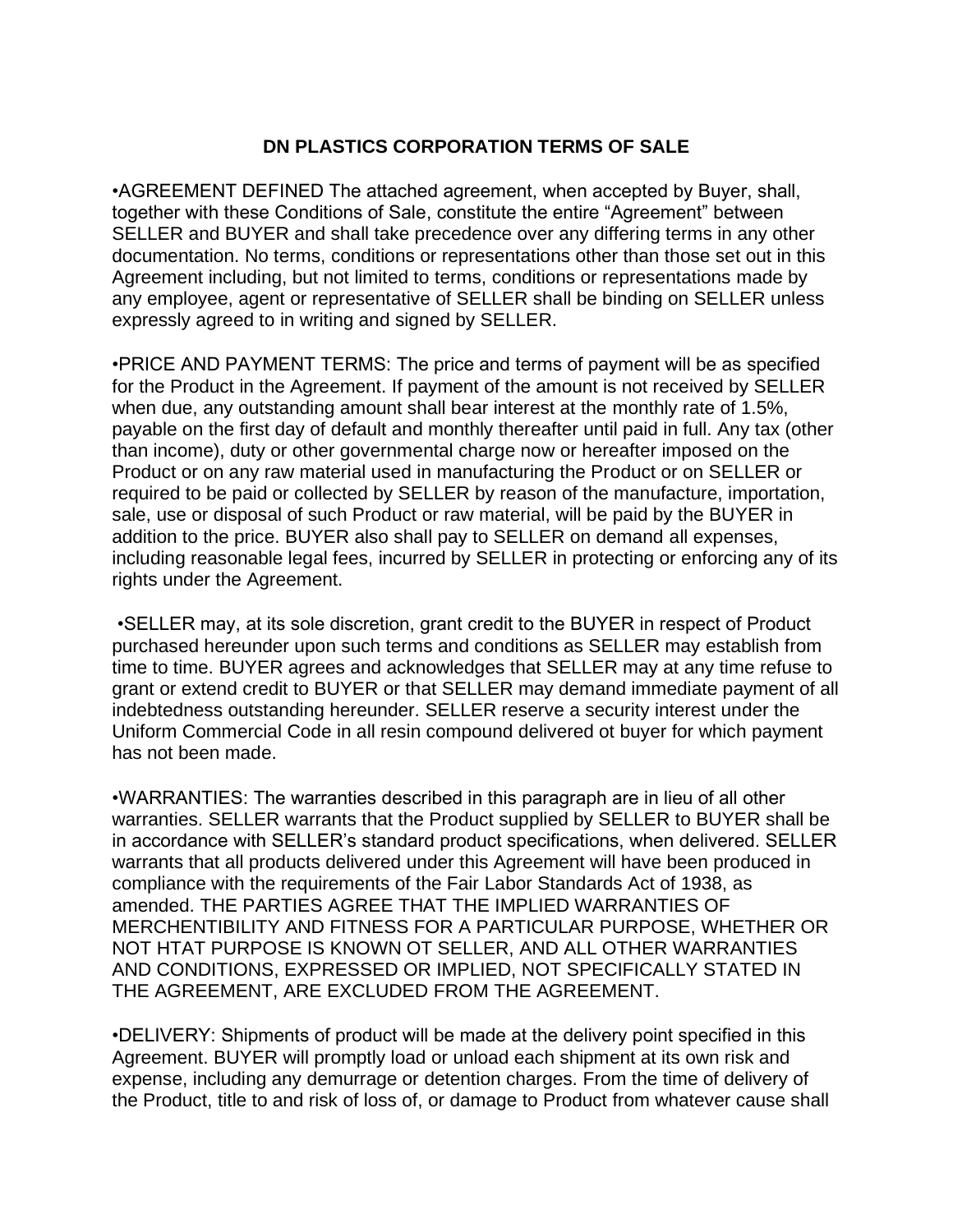pass to BUYER. Each delivery shall be considered to be a separate and independent transaction.

•INTENDED FOR USE OF BUYER: Product is sold by the SELLER for the sole use of the BUYER and BUYER agrees not to resell or redirect delivery points of Product without express prior consent of SELLER.

•ACCEPTANCE, ENTIRETY AND RELEASE: SELLER's acceptance of BUYER's order or proposal is expressly conditional on BUYER's assent to the terms of this Agreement and SELLER rejects any terms of BUYER'S order or proposal which differ from or are in addition to them. BUYER's assent to the terms of this Agreement will be conclusively presumed by BUYER's acceptance of Product delivery. This Agreement, as of its beginning date, contains the complete and exclusive Agreement of SELLER and BUYER concerning the Product, and supersedes all prior understandings and representations (oral and written) between parties concerning the Product and, except for any indebtedness or indemnity obligation to BUYER to SELLER, each releases the other from all claims arising in connection with any such prior contract.

•LIABILITIES-CLAIMS-INDEMNIFICATION: BUYER shall inspect all Products before use and BUYER assumes all risks incident to non-conforming Product. Receipt by BUYER of Product delivered hereunder shall be considered acceptance of same and a waiver by BUYER of claims with respect thereto, unless BUYER gives SELLER written notice of claim within 30 days after the date such Product was delivered. SELLER's total liability under this Agreement, whether based on Agreement, negligence or any other legal theory, will not exceed the purchase price of the Product involved in the claim and NEITHER PARTY WILL BE LIABLE FOR ANY PROFITS, SPECIAL, INCIDENTAL, CONSEQUENTIAL OR PUNITIVE DAMAGES. BUYER assumes all risk and responsibility for handling of the Product, for the results obtained by the use of the Product in a manufacturing process or otherwise, and for the results obtained by the use of the Product in combination with other substances, irrespective of the fact that such use or handling of product is in accordance with any descriptive, advice or suggestion of SELLER. BUYER is not authorized to deduct any charges from SELLER'S invoices. All invoices are due in full, any amounts for returned goods will be credit by SELLER. The provisions of this article will survive termination of the Agreement. BUYER will indemnify SELLER against any liability (whether strict or otherwise) for any claim, loss or expense, direct or indirect, on account of injury, disease or death of persons (including BUYER's employees) or damage or property (including BUYER's) arising out of Buyer's transportation, storage, sale, use in any manufacturing process or disposal of the product.

•EXCUSES FOR NONPERFORMANCE: Either SELLER or BUYER will be excused from the obligations of this Agreement to the extent that performance is delayed or prevented by any circumstances (except financial), direct or indirect, reasonable beyond its control including fire, floods, accidents, explosion, mechanical breakdowns, strikes or other labor trouble, plant shutdown, unavailability of or interference with the usual means of transporting the Product in compliance with any law, regulation, order,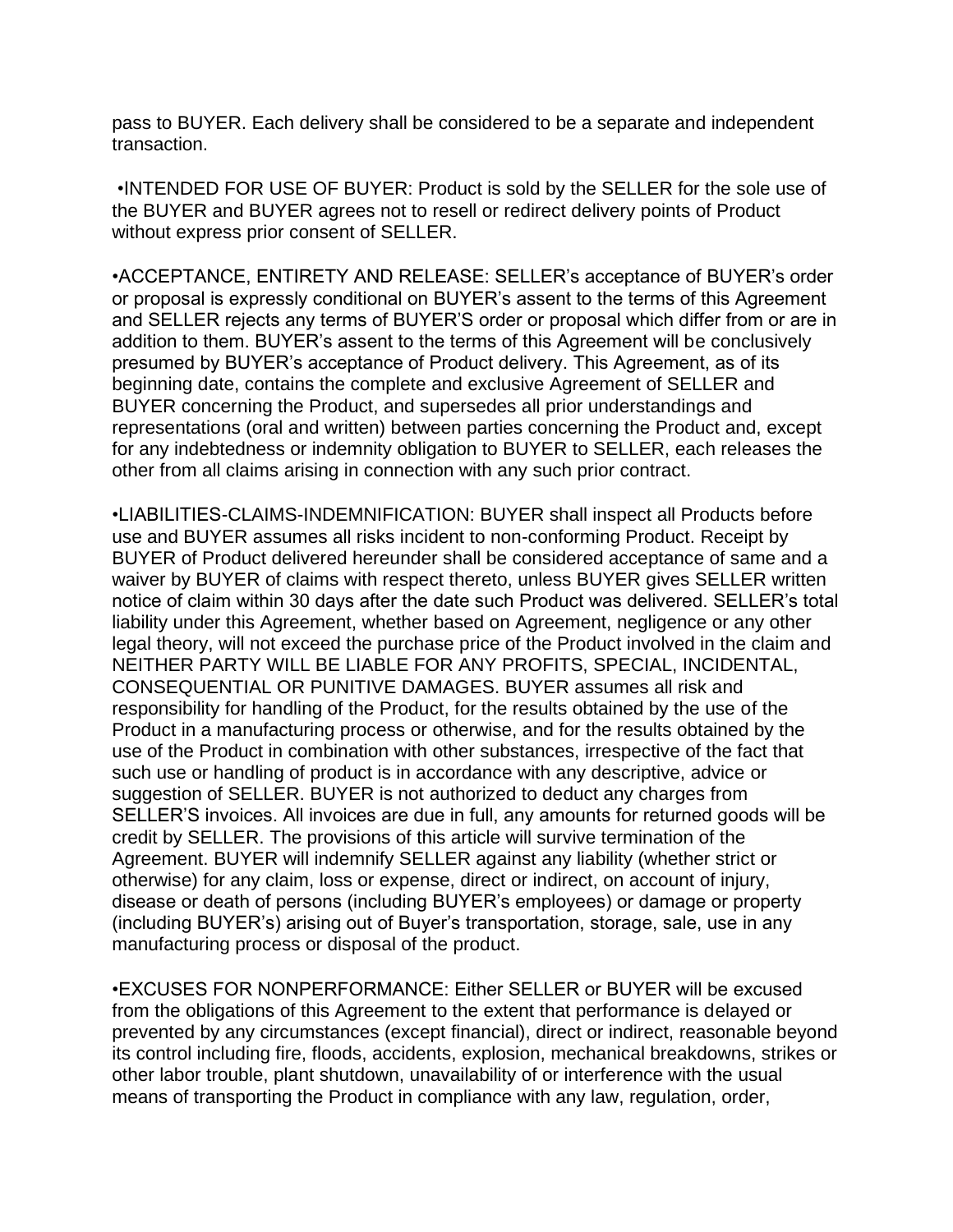recommendation or request of any governmental authority. In addition, SELLER will be so excused in the event it is unable to acquire from its usual sources and on terms it deems to be reasonable, any material necessary for manufacturing the Product. If because of such circumstances, there should be a shortage of any Product from any of SELLER's sources, SELLER will not be obligated to change its supply point for BUYER or to purchase in order to perform this Agreement and may apportion its available Product among itself, its affiliates and all its customers in such equitable manner as it deems fair and reasonable. Quantities of Product consequentially not shipped will be deducted from the applicable remaining quantity obligation.

•REMEDIES: If BUYER fails to pay, when due, any invoice or any other indebtedness to SELLER (whether or not under this Agreement), or fails, within 30 days of receiving notice of a breach of other obligations hereunder, to remedy such breach, SELLER may, in addition to any other remedies, suspend shipments, change terms of payment or terminate this Agreement forthwith by notice to BUYER and commence litigation to obtain and collect a judgment against BUYER for lost profits. BUYER's obligation to perform will not be limited to any waiver by SELLER.

•NOTICES: Notice by either SELLER or BUYER shall be mail or facsimile addressed to the other party as its address in this Agreement and will be considered given three days following the time it is deposited with the Postal Service in the case of mail and when faxed in the case of facsimile.

•SEVERABILITY OF WAIVER: Should any provision of the Agreement be or become illegal or unenforceable, such provision shall be considered separate and severable from this Agreement and the remaining provisions shall remain in force and be binding upon SELLER and BUYER as though such provision had never been included. Any waiver by SELLER of any breach if nay term or condition of this Agreement shall not be construed as or be deemed to be waiver of any future breach of such term and condition.

•ASSIGNMENT: This Agreement may not be assigned in while or in part by BUYER without the prior written consent of SELLER, which consent shall not be unreasonably withheld.

•GOVERNING LAW: This Agreement will be interpreted and the rights, obligations and liabilities of the parties determined in accordance with the laws of Tennessee.

## **DN Plastics Terms of Purchase**

THIS PURCHASE ORDER IS SUBJECT TO THE FOLLOWING TERMS AND CONDITIONS

1. DEFINITION: "Supplies" means the goods, works, materials or services furnished hereunder to Buyer.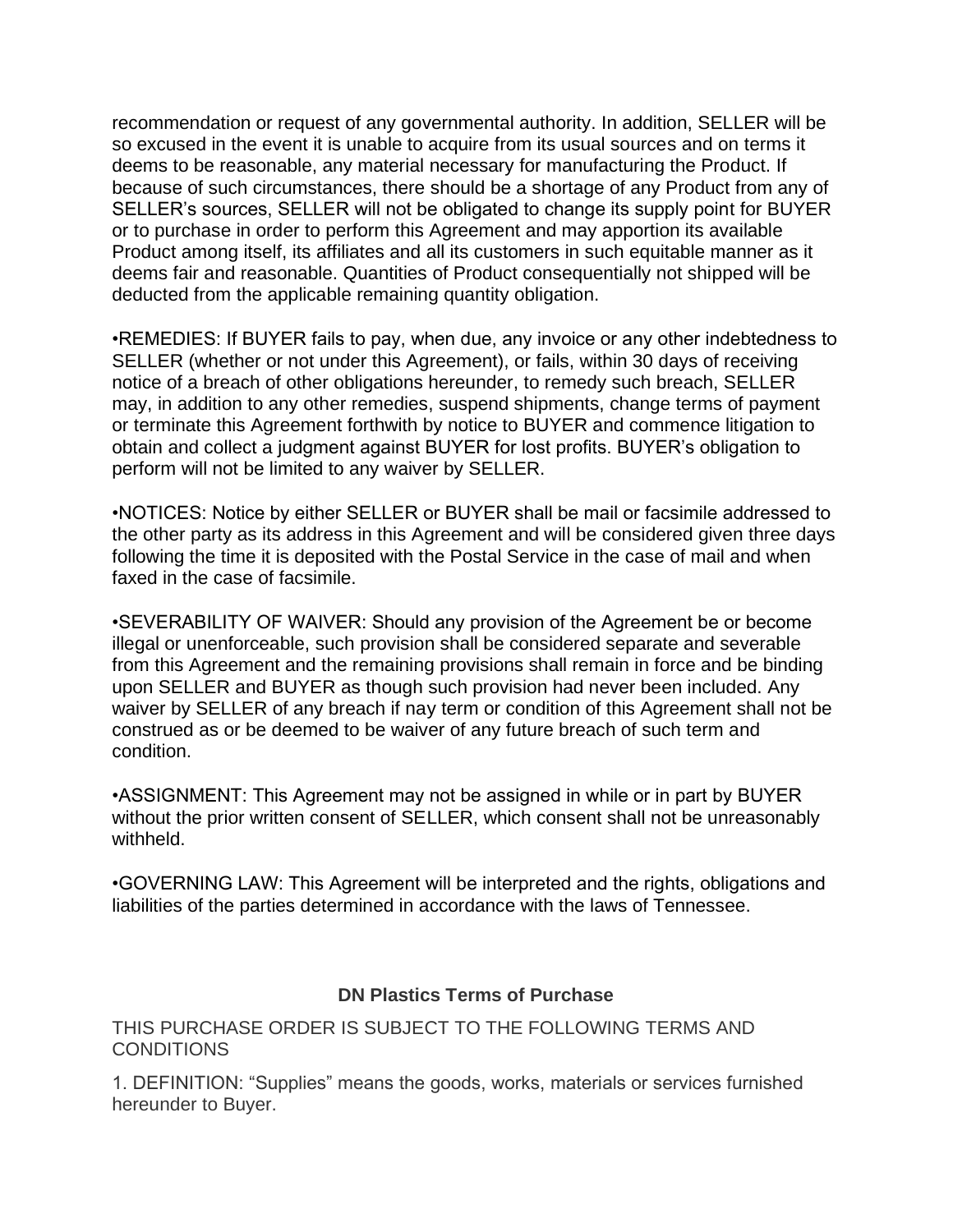2. BILLING AND SHIPPING: All Supplies shall be suitably packed, marked and shipped in accordance with the requirements of common carriers in a manner to secure the lowest transportation cost, while providing adequate protection for the purchased Supplies, and no additional charge shall be made to the Buyer therefore unless otherwise stated on the purchase order hereof.

All invoices will be paid on the basis of the terms of payment indicated on this purchase order. Payment date shall be determined from the later of the delivery date or the invoice date, provided that invoices covering materials shipped prior to the specified date will not be paid unless otherwise agreed until their normal maturity after the date specified for delivery.

3. ACCEPTANCE: This purchase order constitutes Buyer's offer to Seller and shall become a binding contract subject to the terms and conditions set forth herein upon Seller's acceptance either by written acceptance or by the commencement of requested performance followed by timely notice thereof to Buyer. Acceptance of the purchase order is expressly limited to the terms hereof and any variance from those terms shall not be binding on the Buyer unless agreed to in writing by Buyer. This purchase order, when accepted, contains the entire agreement of the parties, which agreement may not be modified except by written agreement of both parties. Any specifications referred to in this purchase order are incorporated herein and made a part hereof as though fully set forth.

By acceptance of this purchase order, Seller agrees that the prices contained herein are not in excess of Seller's list, catalog or published prices; that such prices are not higher than prices charged to other purchasers for similar materials or equipment, and that the said prices are not in excess of the prices provided by any applicable law, government decree, order or regulation.

4. DELIVERY: Seller hereby acknowledges that time is of the essence in the performance of this contract and except as herein specified, delivery shall be strictly in accordance with the delivery schedule. If Seller's deliveries fail to meet such schedule with the result that Buyer elects to call upon Seller for Air Express shipments, Seller shall pay the difference between freight and Air Express rates.

5. DELAYS AND DEFAULTS: Seller shall not be liable for delays or defaults in furnishing Supplies hereunder, and Buyer shall not be liable for failure to accept same if such delays or defaults on the part of Seller, or such failure on the part of Buyer, are due to (1) acts of God or public enemy, (2) acts of

United States or any state or political subdivision thereof, (3) fires, floods, explosions or other catastrophes, (4) epidemics and quarantine restrictions, (5) strikes, slowdowns, or labor stoppages of any kind, (6) freight embargoes, (7) unusually severe weather, (8) delays of a supplier due to such causes, or

(9) causes beyond the control and without the fault or negligence of Seller and in furnishing Supplies or of Buyer in accepting Supplies hereunder, provided that when the Seller has reason to believe that deliveries will not be made as scheduled, written notice setting forth the cause of the anticipated delay shall be given immediately to Buyer.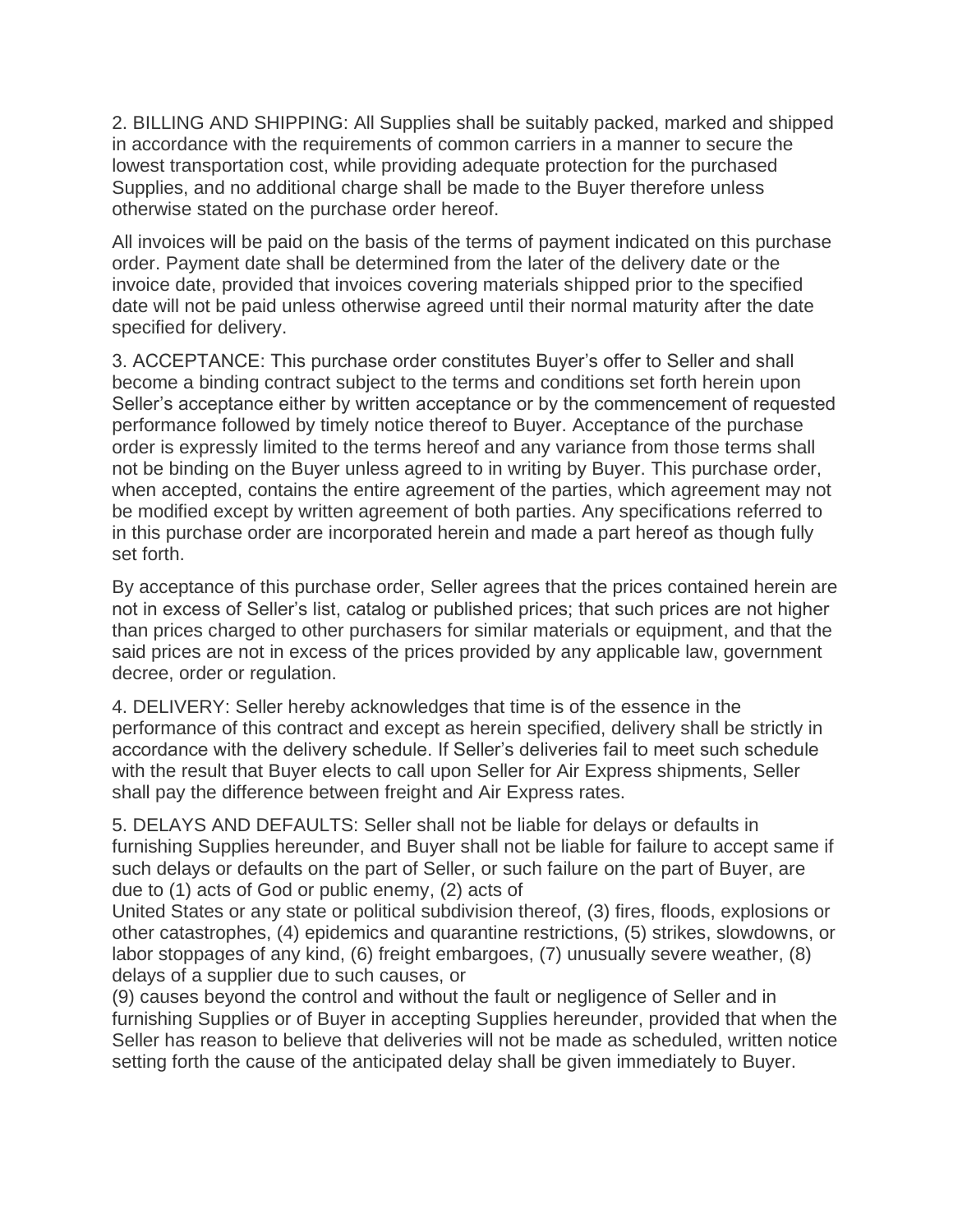6. NOTICE OF LABOR DISPUTES: Whenever Seller has knowledge that any actual or potential labor dispute is delaying or threatens to delay the timely performance of this purchase order, Seller shall immediately give notice thereof, including all relevant information with respect thereto to Buyer.

7. WARRANTY: THE SELLER EXPRESSLY WARRANTS THAT THE SUPPLIES COVERED BY THIS PURCHASE ORDER SHALL BE FREE FROM DEFECT IN MATERIAL AND WORKMANSHIP, SHALL BE FIT AND SUFFICIENT FOR THE PURPOSE FOR WHICH THEY ARE INTENDED AND SHALL CONFORM TO SPECIFICATIONS, DRAWINGS, OR DESCRIPTIONS HEREIN SET FORTH OR FURNISHED BY BUYER. THE WARRANTIES AND REMEDIES PROVIDED FOR HEREIN SHALL BE IN ADDITION TO THOSE IMPLIED BY LAW AND SHALL EXIST NOTWITHSTANDING THE ACCEPTANCE BY THE BUYER OF ALL OR PART OF THE SUPPLIES IN RESPECT TO WHICH SUCH WARRANTIES AND REMEDIES ARE

APPLICALBE. THE WARRANTIES OF SELLER SHALL RUN TO BUYER AND/OR ITS CUSTOMERS.

NEITHER ACCEPTANCE OF THE SUPPLIES PURCHASED HEREBY NOR ANY INSPECTIONS THEREOF SHALL WAIVE ANY BREACH OF WARRANTY WHETHER EVIDENT AT SUCH TIMES OR NOT.

8. INDEMNITY: Seller shall indemnify Buyer against liability and hold Buyer harmless from any and all claims, demands, suits, proceedings, actions, costs, damages, and expenses arising out of, connected with or resulting from the use of the Supplies.

9. INSPECTIONS: All Supplies are subject to final inspection and approval at Buyer's plant or other places designated by Buyer in writing notwithstanding prior inspections. Such inspection shall be made within a reasonable time after delivery. Payment for any item hereunder shall not be deemed an acceptance hereof. Buyer reserves the right to reject and refuse acceptance of Supplies which are not in conformity with the instructions, specifications, drawings and data or Seller's warranty (express or implied) and to return said Supplies at Seller's expense. Seller shall not replace or correct Supplies defective unless so directed by Buyer in writing. Inspection cost for Supplies found to be defective shall be charged to Seller. If Seller received a written direction from Buyer to correct the defect, Seller shall promptly correct the defect in the time frame required by Buyer. In addition, Seller shall be responsible for all costs resulting from the defective Supplies, including, without limitation, the following: Rework, material, labor, and freight incurred in repairing the Supplies and all other components damaged as a result of the defect. Buyer reserves the right to inspect Seller's facility by buyer itself or it's representative.

## 10. TERMINATION:

## A. For Default

1) Buyer may terminate this purchase order, any part thereof, by written notice of default to Seller under any of the following circumstances:

a) If Seller fails to perform within the time specified.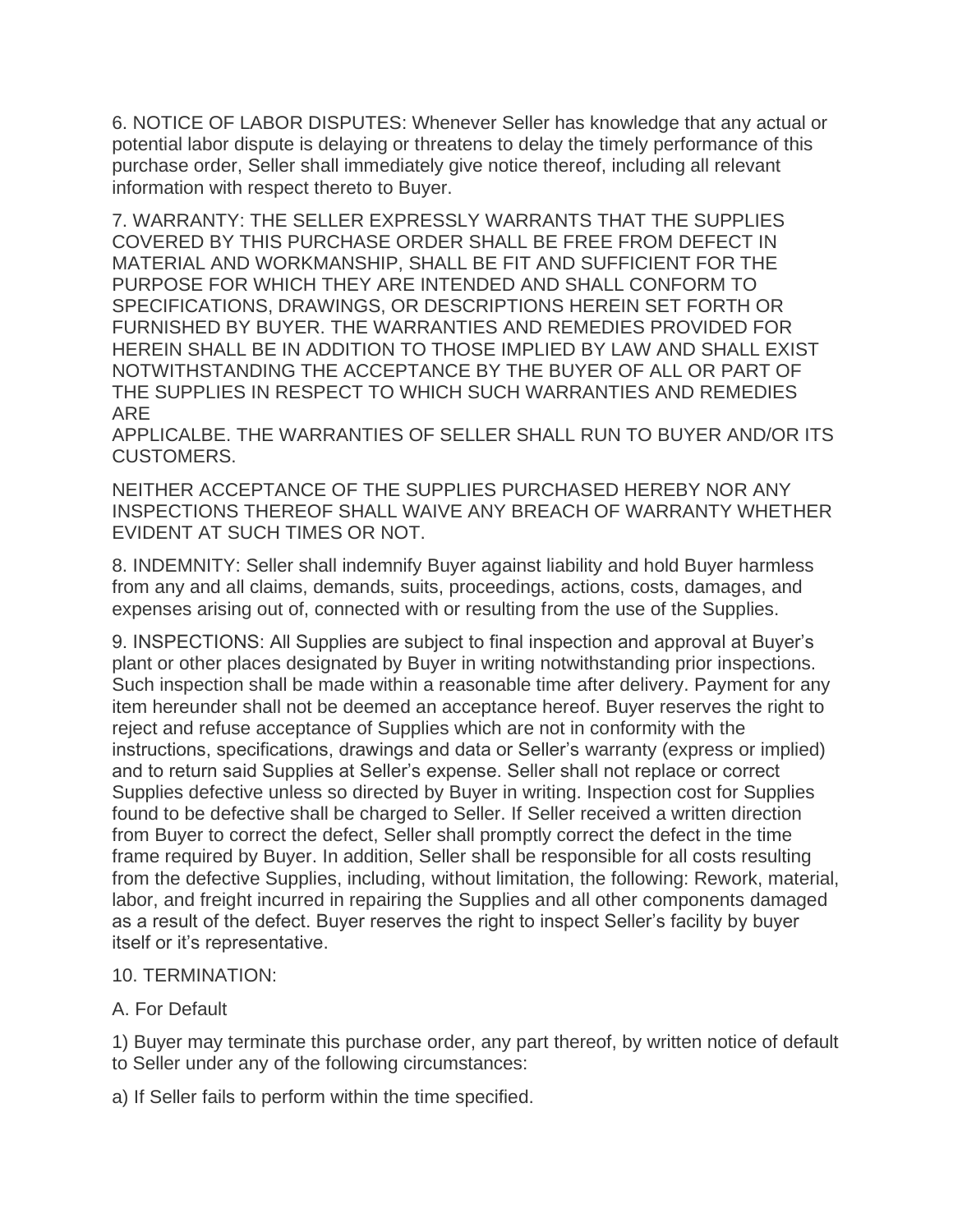b) If Seller fails to comply with other provisions of this purchase order and does not cure any such failure within a period of ten (10) days after receipt of notice from Buyer specifying such failure.

c) If Seller becomes insolvent or makes a general assignment for the benefit of creditors or files or has filed against it a petition of bankruptcy or for reorganization, or pursues any other remedy under any other law relating to the relief for debtors or in the event a receiver is appointed for Seller's property or business.

2) In the event of such termination, Buyer may purchase or manufacture similar Supplies and/or require Seller to transfer title and deliver to Buyer any and all property produced or procured by Seller under this purchase order and Seller shall be liable to Buyer for any excess cost to Buyer.

B. Any termination by Buyer, whether for default or otherwise shall be without prejudice to any claims for damages or other rights of Buyer against Seller.

C. Seller shall continue performance of this purchase order to the extent not terminated. Any provisions for delivery or acceptance of the Supplies in installments shall not make severable the obligations of the Seller.

D. In addition to the foregoing, Buyer may terminate this purchase order, in whole or in part, by giving Seller at least thirty (30) days advance written or electronic notice. Upon receipt of such notice, Seller shall stop work immediately and promptly terminate all orders and subcontracts insofar as they relate to this purchase order. Within thirty (30) days after termination, Seller may submit to Buyer its written claim for any charges due to Seller. Failure to submit the claim within this time of period will constitute a waiver of all Sellers' claims arising out of the termination. Nothing in this paragraph shall limit Buyer's right to challenge, where appropriate, the validity of any such claimed charges.

11. PATENTS: Unless the design for the articles shall have been furnished by the Buyer to the Seller, and used by the Seller in manufacturing the Supplies, the Seller agrees to hold harmless and indemnify the Buyer from and against any and all suites, claims, judgments and costs of any kind or character whatsoever instituted, made or recommended against the Buyer for any alleged infringement of any patent or copyright by any person or persons whomsoever, on account of the manufacture, sale or use the Supplies covered by this purchase order in violation of any right or rights claims under any such patents or copyrights, provided that the Seller is notified in writing promptly after such claim is made.

12. COMPLIANCE WITH LAW: Seller guarantees that in the performance of this purchase order it will comply with the provisions of all applicable federal, state and local laws, regulations, rules and orders. Seller represents that the Supplies to be furnished pursuant to this purchase order were or will be produced in compliance with the requirements of the Fair Labor Standard Act of 1938, as amended, Executive Order 11246, as amended, all equal opportunity laws and regulations, and all applicable employment laws and regulations. Seller guarantees that it will comply with all export laws and regulations of the United States and any other applicable jurisdiction, meaning Country of Origin, Country of Manufacture and Country of Sale.